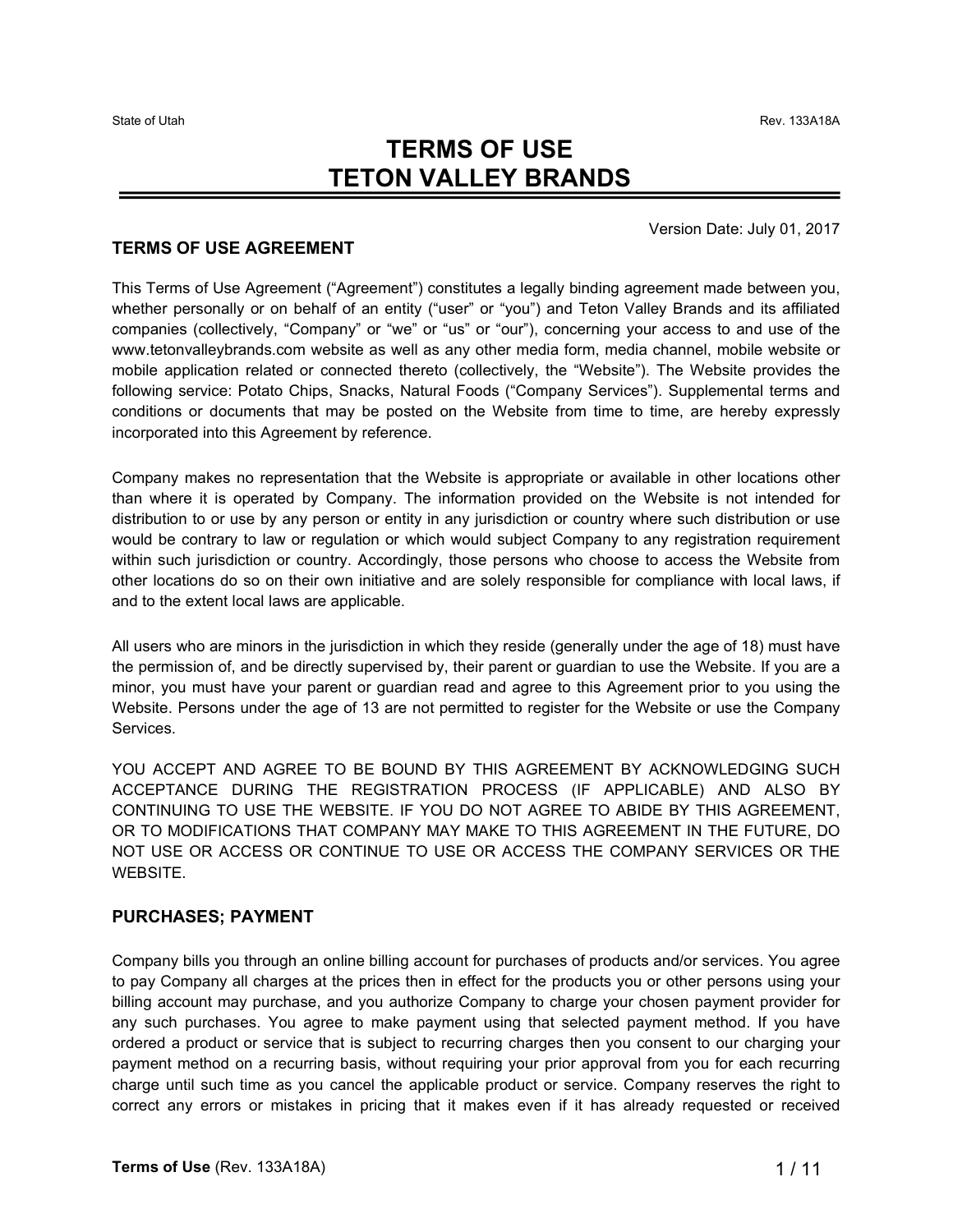payment. Sales tax will be added to the sales price of purchases as deemed required by Company. Company may change prices at any time. All payments shall be in U.S. dollars.

## RETURN POLICY

Please review our Return Policy posted on our Website prior to making any purchases.

## USER REPRESENTATIONS

#### Regarding Your Registration

By using the Company Services, you represent and warrant that:

- A.<sup>®</sup> all registration information you submit is truthful and accurate;
- B.<sup>®</sup> you will maintain the accuracy of such information;
- C.<sup>®</sup> you will keep your password confidential and will be responsible for all use of your password and account;
- $D.\circ$  you are not a minor in the jurisdiction in which you reside, or if a minor, you have received parental permission to use this Website; and
- E.<sup>®</sup> your use of the Company Services does not violate any applicable law or regulation.

You also agree to: (a) provide true, accurate, current and complete information about yourself as prompted by the Website's registration form and (b) maintain and promptly update registration data to keep it true, accurate, current and complete. If you provide any information that is untrue, inaccurate, not current or incomplete, or Company has reasonable grounds to suspect that such information is untrue, inaccurate, not current or incomplete, Company has the right to suspend or terminate your account and refuse any and all current or future use of the Website (or any portion thereof).

We reserve the right to remove or reclaim or change a user name you select if we determine appropriate in our discretion, such as when the user name is obscene or otherwise objectionable or when a trademark owner complains about a username that does not closely relate to a user's actual name.

# MOBILE APPLICATION LICENSE

#### Use License

If you are accessing the Company Services via a mobile application, then Company grants you a Do you are not a minor in the jurisdiction in which you reside, or if a minor, you have received<br>
Exervant permission to use this Website; and violate any applicable law or regulation.<br>
You also agree to: (a) provide true, handsets owned and controlled by you, and to access and use the application on such devices strictly in accordance with the terms and conditions of this license. You shall use the application strictly in accordance with the terms of this license and shall not: (a) decompile, reverse engineer, disassemble, attempt to derive the source code of, or decrypt the application; (b) make any modification, adaptation, improvement, enhancement, translation or derivative work from the application; (c) violate any applicable laws, rules or regulations in connection with your access or use of the application; (d) remove, alter or obscure any proprietary notice (including any notice of copyright or trademark) of Company or its affiliates, partners, suppliers or the licensors of the application; (e) use the application for any revenue generating endeavor, commercial enterprise, or other purpose for which it is not designed or intended; (f) make the application available over a network or other environment permitting access or use by multiple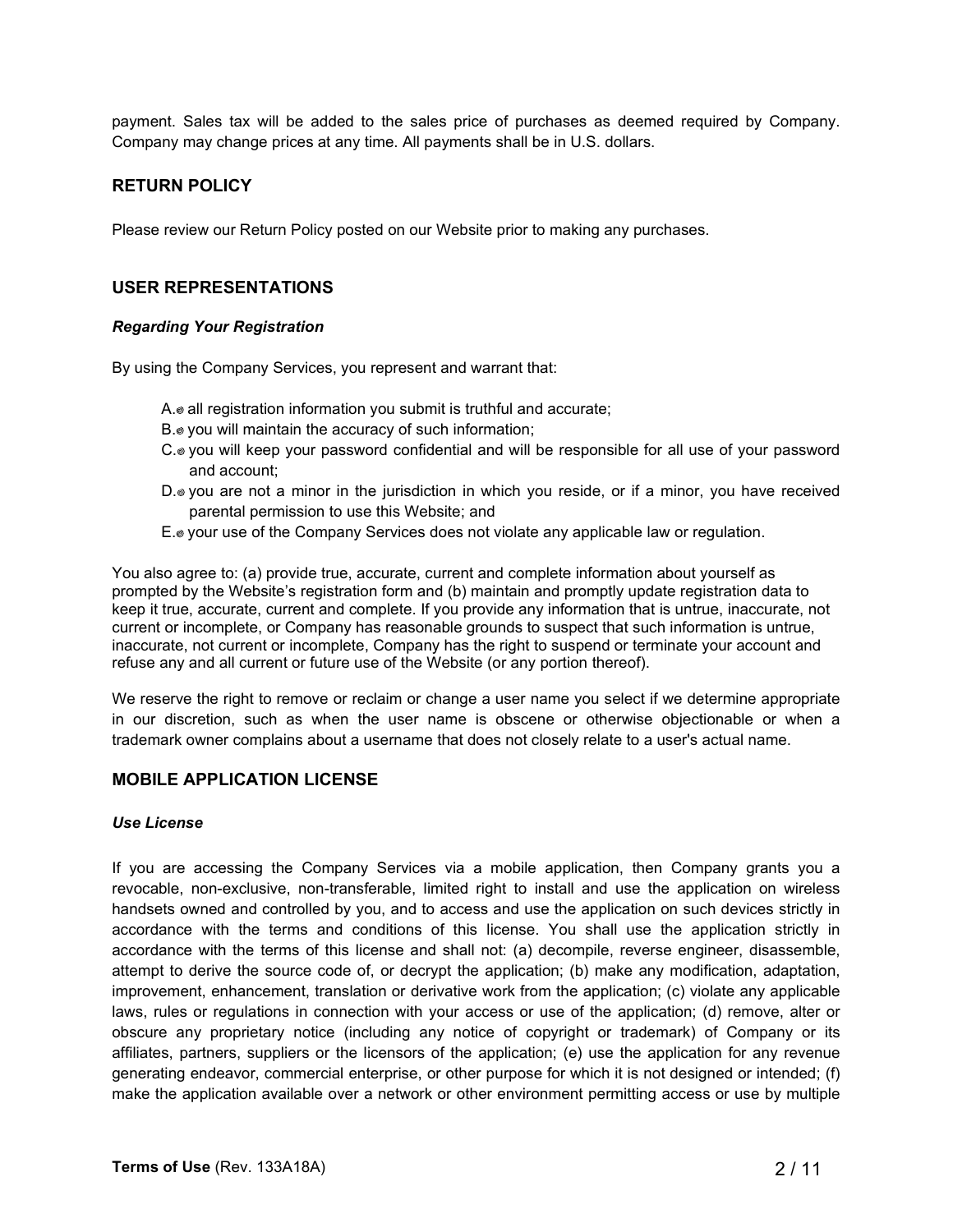devices or users at the same time; (g) use the application for creating a product, service or software that is, directly or indirectly, competitive with or in any way a substitute for the application; (h) use the application to send automated queries to any website or to send any unsolicited commercial e-mail; or (i) use any proprietary information or interfaces of Company or other intellectual property of Company in the design, development, manufacture, licensing or distribution of any applications, accessories or devices for use with the application.

#### Terms Applicable to Apple and Android Devices

The following terms apply when you use a mobile application obtained from either the Apple Store or Google Play to access the Company Services. You acknowledge that this Agreement is concluded between you and Company only, and not with Apple Inc. or Google, Inc. (each an "App Distributor"), and Company, not an App Distributor, is solely responsible for the Company application and the content thereof. (1) SCOPE OF LICENSE: The license granted to you for the Company application is limited to a devices or users at the same time; (g) use the application for creating a product, service or software that<br>is, directly or indirectly, competitive with or in any way a substitute for the application; (h) use the<br>applicati Android operating system, as applicable, and in accordance with the usage rules set forth in the applicable App Distributor terms of service. (2) MAINTENANCE AND SUPPORT: Company is solely responsible for providing any maintenance and support services with respect to the Company application, devices or users at the same time; (g) use the application for creating a product, service or software that<br>is, directly or indicated with or in any way a substitute for the application; (h) use the<br>application to send aut Distributor has no obligation whatsoever to furnish any maintenance and support services with respect to the Company application. (3) WARRANTY: Company is solely responsible for any product warranties, whether express or implied by law, to the extent not effectively disclaimed. In the event of any failure of the Company application to conform to any applicable warranty, you may notify an App Distributor, and the App Distributor, in accordance with its terms and policies, may refund the purchase price, if any, paid for the Company application, and to the maximum extent permitted by applicable law, an App Distributor will have no other warranty obligation whatsoever with respect to the Company application, and any other claims, losses, liabilities, damages, costs or expenses attributable to any failure to conform to any warranty will be Company's sole responsibility. (4) PRODUCT CLAIMS: You acknowledge that Company, not an App Distributor, is responsible for addressing any claims of yours or any third party relating to the Company application or your possession and/or use of the Company application, including, but not limited to: (i) product liability claims; (ii) any claim that the Company application fails to conform to any applicable legal or regulatory requirement; and (iii) claims arising under consumer protection or similar legislation. (5) INTELLECTUAL PROPERTY RIGHTS: You acknowledge that, in the event of any third party claim that the Company application or your possession and use of the Company application infringes a third party's intellectual property rights, the App Distributor will not be responsible for the investigation, defense, settlement and discharge of any such intellectual property infringement claim. (6) LEGAL COMPLIANCE: You represent and warrant that (i) you are not located in a country that is subject to a U.S. government embargo, or that has been designated by the U.S. government as a "terrorist supporting" country; and (ii) you are not listed on any U.S. government list of prohibited or restricted parties. (7) THIRD PARTY TERMS OF AGREEMENT: You must comply with applicable third party terms of agreement when using the Company application, e.g., if you have a VoIP application, then you must not be in violation of their wireless data service agreement when using the Company application. (8) THIRD PARTY BENEFICIARY: Company and you acknowledge and agree that the App Distributors, and their subsidiaries, are third party beneficiaries of this Agreement, and that, upon your acceptance of the terms and conditions of this Agreement, each App Distributor will have the right (and will be deemed to have accepted the right) to enforce this Agreement against you as a third party beneficiary thereof.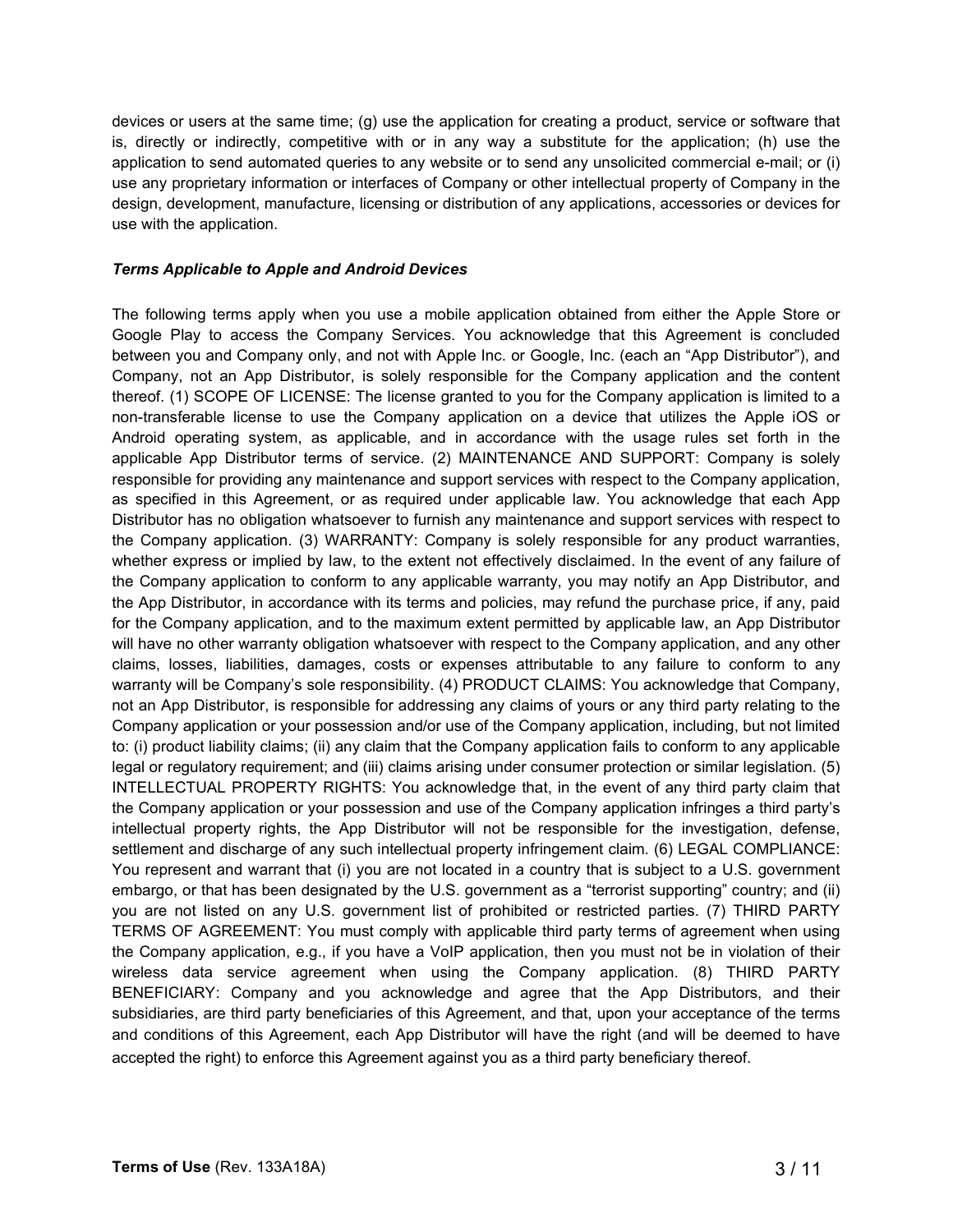#### **SUBMISSIONS**

You acknowledge and agree that any questions, comments, suggestions, ideas, feedback or other information about the Website or the Company Services ("Submissions") provided by you to Company are non-confidential and Company (as well as any designee of Company) shall be entitled to the unrestricted use and dissemination of these Submissions for any purpose, commercial or otherwise, without acknowledgment or compensation to you.

#### PROHIBITED ACTIVITIES

You may not access or use the Website for any other purpose other than that for which Company makes it available. The Website may not be used in connection with any commercial endeavors except those that are specifically endorsed or approved by Company. Prohibited activity includes, but is not limited to:

- A.<sup>®</sup> attempting to bypass any measures of the Website designed to prevent or restrict access to the Website, or any portion of the Website
- B.<sup>®</sup> attempting to impersonate another user or person or using the username of another user
- $C.\,$  criminal or tortious activity
- D. deciphering, decompiling, disassembling or reverse engineering any of the software comprising or in any way making up a part of the Website
- E.<sup>®</sup> deleting the copyright or other proprietary rights notice from any Website content
- F.<sup>®</sup> engaging in any automated use of the system, such as using any data mining, robots or similar data gathering and extraction tools
- G. except as may be the result of standard search engine or Internet browser usage, using or launching, developing or distributing any automated system, including, without limitation, any spider, robot (or "bot"), cheat utility, scraper or offline reader that accesses the Website, or using or launching any unauthorized script or other software
- H.<sup>®</sup> harassing, annoying, intimidating or threatening any Company employees or agents engaged in providing any portion of the Company Services to you
- $I.\circledast$  interfering with, disrupting, or creating an undue burden on the Website or the networks or services connected to the Website
- J. making any unauthorized use of the Company Services, including collecting usernames and/or email addresses of users by electronic or other means for the purpose of sending unsolicited email, or creating user accounts by automated means or under false pretenses
- K.<sup>®</sup> selling or otherwise transferring your profile
- L.<sup>®</sup> systematic retrieval of data or other content from the Website to create or compile, directly or indirectly, a collection, compilation, database or directory without written permission from Company
- M. Incking, defrauding or misleading Company and other users, especially in any attempt to learn sensitive account information such as passwords
- N.<sup>®</sup> using any information obtained from the Website in order to harass, abuse, or harm another person
- O. using the Company Services as part of any effort to compete with Company or to provide services as a service bureau
- P.<sup>®</sup> using the Website in a manner inconsistent with any and all applicable laws and regulations

# INTELLECTUAL PROPERTY RIGHTS

The content on the Website ("Company Content") and the trademarks, service marks and logos contained therein ("Marks") are owned by or licensed to Company, and are subject to copyright and other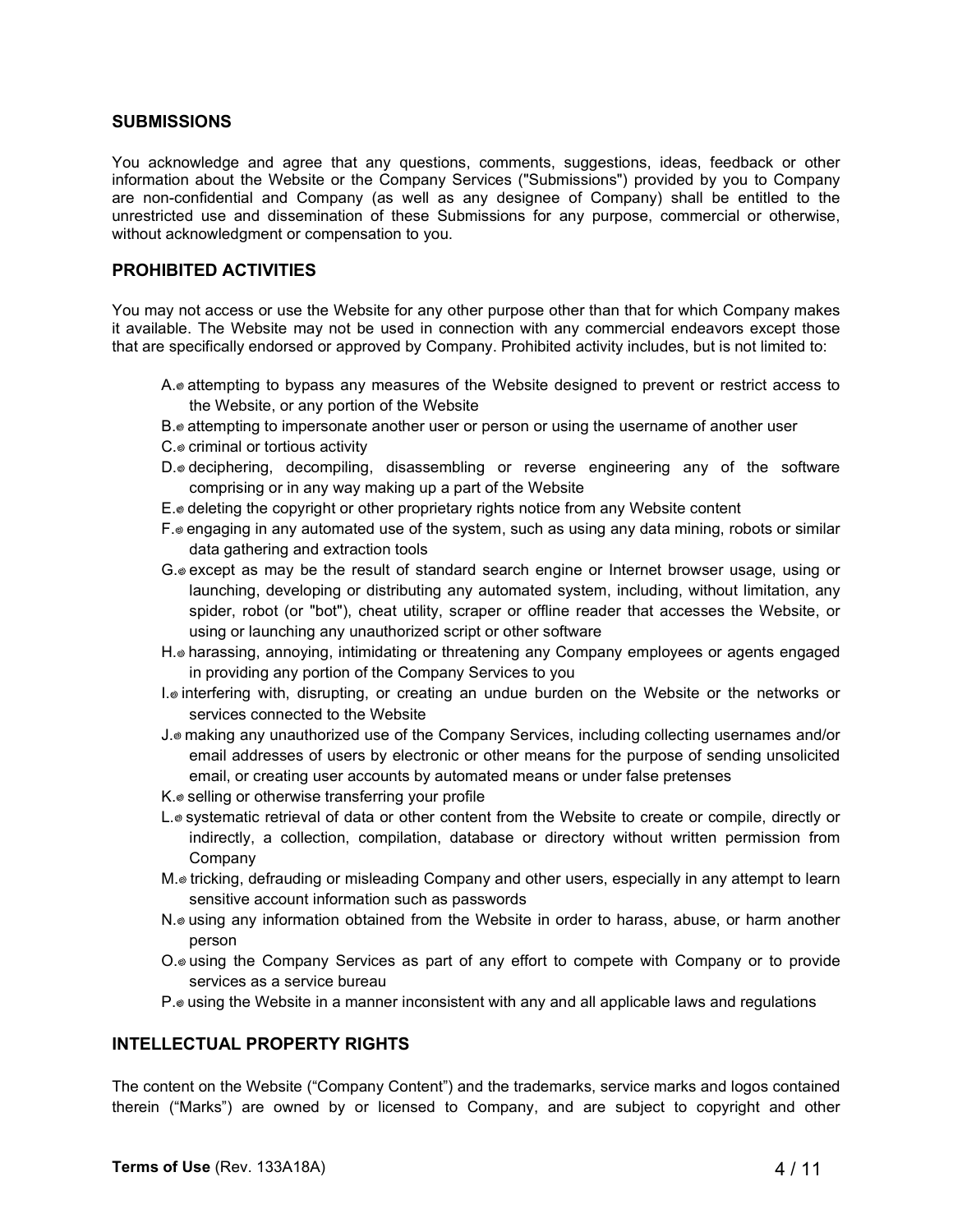intellectual property rights under United States and foreign laws and international conventions. Company Content, includes, without limitation, all source code, databases, functionality, software, website designs, audio, video, text, photographs and graphics. All Company graphics, logos, designs, page headers, button icons, scripts and service names are registered trademarks, common law trademarks or trade dress of Company in the United States and/or other countries. Company's trademarks and trade dress may not be used, including as part of trademarks and/or as part of domain names, in connection with any product or service in any manner that is likely to cause confusion and may not be copied, imitated, or used, in whole or in part, without the prior written permission of the Company.

Company Content on the Website is provided to you "AS IS" for your information and personal use only and may not be used, copied, reproduced, aggregated, distributed, transmitted, broadcast, displayed, sold, licensed, or otherwise exploited for any other purposes whatsoever without the prior written consent of the respective owners. Provided that you are eligible to use the Website, you are granted a limited license to access and use the Website and the Company Content and to download or print a copy of any portion of the Company Content to which you have properly gained access solely for your personal, noncommercial use. Company reserves all rights not expressly granted to you in and to the Website and Company Content and Marks.

# THIRD PARTY WEBSITES AND CONTENT

The Website contains (or you may be sent through the Website or the Company Services) links to other websites ("Third Party Websites") as well as articles, photographs, text, graphics, pictures, designs, music, sound, video, information, applications, software and other content or items belonging to or originating from third parties (the "Third Party Content"). Such Third Party Websites and Third Party Content are not investigated, monitored or checked for accuracy, appropriateness, or completeness by us, and we are not responsible for any Third Party Websites accessed through the Website or any Third Party Content posted on, available through or installed from the Website, including the content, accuracy, offensiveness, opinions, reliability, privacy practices or other policies of or contained in the Third Party Websites or the Third Party Content. Inclusion of, linking to or permitting the use or installation of any Third Party Website or any Third Party Content does not imply approval or endorsement thereof by us. If you decide to leave the Website and access the Third Party Websites or to use or install any Third Party of the respective owners. Provided that you are eligible to use the Website, you are granted a limited longton of the Company Content to which wis we properly gained access solely for your personal, non-<br>license to access govern. You should review the applicable terms and policies, including privacy and data gathering practices, of any website to which you navigate from the Website or relating to any applications you use or install from the Website. Any purchases you make through Third Party Websites will be through other websites and from other companies, and Company takes no responsibility whatsoever in relation to such purchases which are exclusively between you and the applicable third party.

# SITE MANAGEMENT

Company reserves the right but does not have the obligation to:

- A.<sup>®</sup> monitor the Website for violations of this Agreement;
- B.<sup>®</sup> take appropriate legal action against anyone who, in Company's sole discretion, violates this Agreement, including without limitation, reporting such user to law enforcement authorities;
- C.<sup>®</sup> in Company's sole discretion and without limitation, refuse, restrict access to or availability of, or disable (to the extent technologically feasible) any user's contribution or any portion thereof that may violate this Agreement or any Company policy;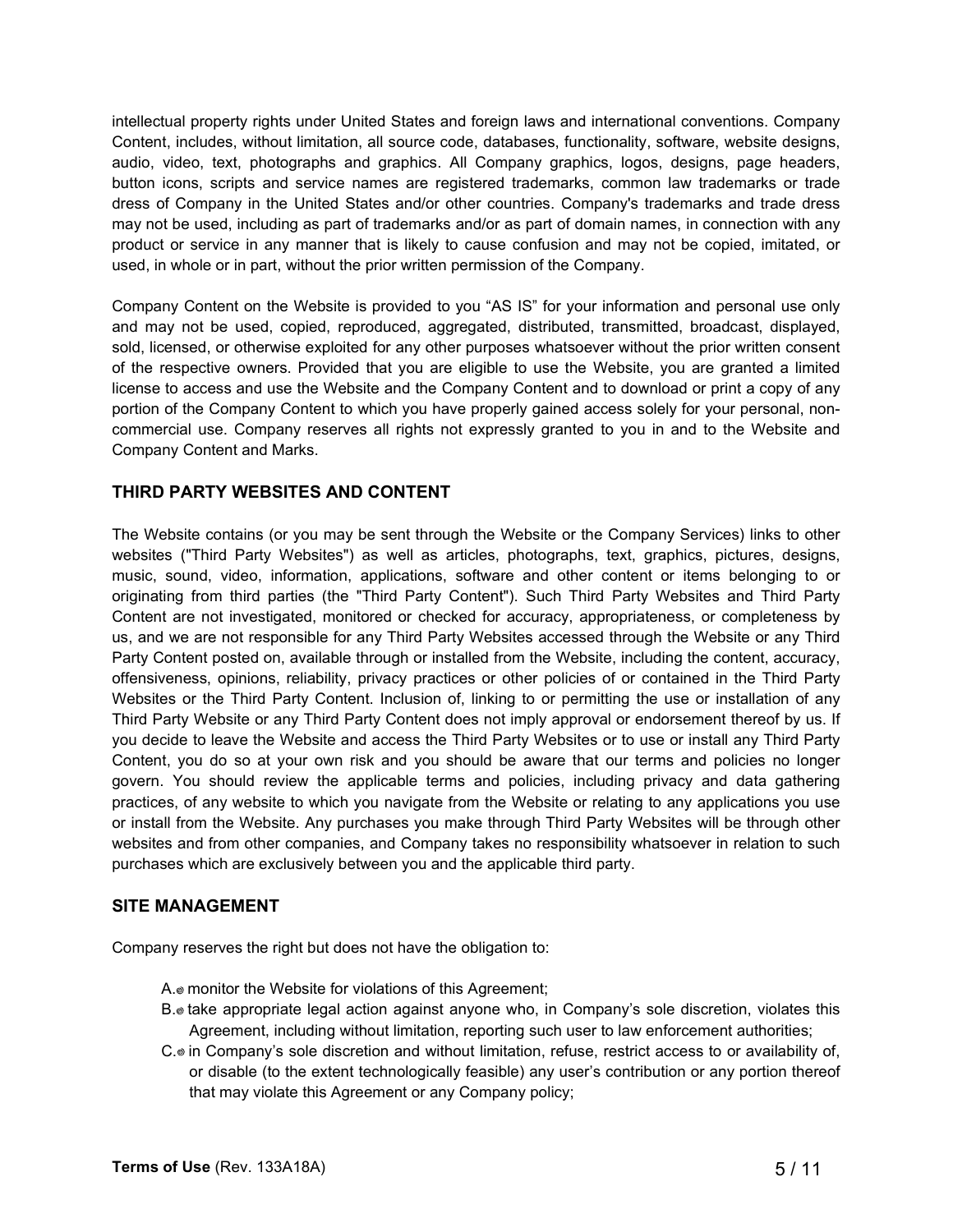- $D.\circled$  in Company's sole discretion and without limitation, notice or liability to remove from the Website or otherwise disable all files and content that are excessive in size or are in any way burdensome to Company's systems;
- E. otherwise manage the Website in a manner designed to protect the rights and property of Company and others and to facilitate the proper functioning of the Website.

## PRIVACY POLICY

We care about the privacy of our users. Please review the Company Privacy Policy. By using the Website or Company Services, you are consenting to have your personal data transferred to and processed in the United States. By using the Website or the Company Services, you are consenting to the terms of our Privacy Policy. D.<sup>®</sup> in Company's sole discretion and without limitation, notice or<br>Website or otherwise disable all files and content that are excess<br>burdensome to Company's systems;<br>E.® otherwise manage the Website in a manner designed

## TERM AND TERMINATION

This Agreement shall remain in full force and effect while you use the Website or are otherwise a user or member of the Website, as applicable. You may terminate your use or participation at any time, for any reason, by following the instructions for terminating user accounts in your account settings, if available, or

WITHOUT LIMITING ANY OTHER PROVISION OF THIS AGREEMENT, COMPANY RESERVES THE RIGHT TO, IN COMPANY'S SOLE DISCRETION AND WITHOUT NOTICE OR LIABILITY, DENY ACCESS TO AND USE OF THE WEBSITE AND THE COMPANY SERVICES, TO ANY PERSON FOR ANY REASON OR FOR NO REASON AT ALL, INCLUDING WITHOUT LIMITATION FOR BREACH OF ANY REPRESENTATION, WARRANTY OR COVENANT CONTAINED IN THIS AGREEMENT, OR OF ANY APPLICABLE LAW OR REGULATION, AND COMPANY MAY TERMINATE YOUR USE OR PARTICIPATION IN THE WEBSITE AND THE COMPANY SERVICES, DELETE YOUR PROFILE AND We care about the privacy of our users. Please review the Company Privacy Policy. By using the Website<br>or Company Services, you are consenting to have your personal data transferred to and processed in the<br>United States. B IN COMPANY'S SOLE DISCRETION.

In order to protect the integrity of the Website and Company Services, Company reserves the right at any time in its sole discretion to block certain IP addresses from accessing the Website and Company Services.

Any provisions of this Agreement that, in order to fulfill the purposes of such provisions, need to survive the termination or expiration of this Agreement, shall be deemed to survive for as long as necessary to fulfill such purposes.

YOU UNDERSTAND THAT CERTAIN STATES ALLOW YOU TO CANCEL THIS AGREEMENT, WITHOUT ANY PENALTY OR OBLIGATION, AT ANY TIME PRIOR TO MIDNIGHT OF COMPANY'S THIRD BUSINESS DAY FOLLOWING THE DATE OF THIS AGREEMENT, EXCLUDING SUNDAYS AND HOLIDAYS. TO CANCEL, CALL A COMPANY CUSTOMER CARE REPRESENTATIVE DURING NORMAL BUSINESS HOURS USING THE CONTACT INFORMATION LISTING BELOW IN THIS AGREEMENT OR BY ACCESSING YOUR ACCOUNT SETTINGS. THIS SECTION APPLIES ONLY TO INDIVIDUALS RESIDING IN STATES WITH SUCH LAWS.

If Company terminates or suspends your account for any reason, you are prohibited from registering and creating a new account under your name, a fake or borrowed name, or the name of any third party, even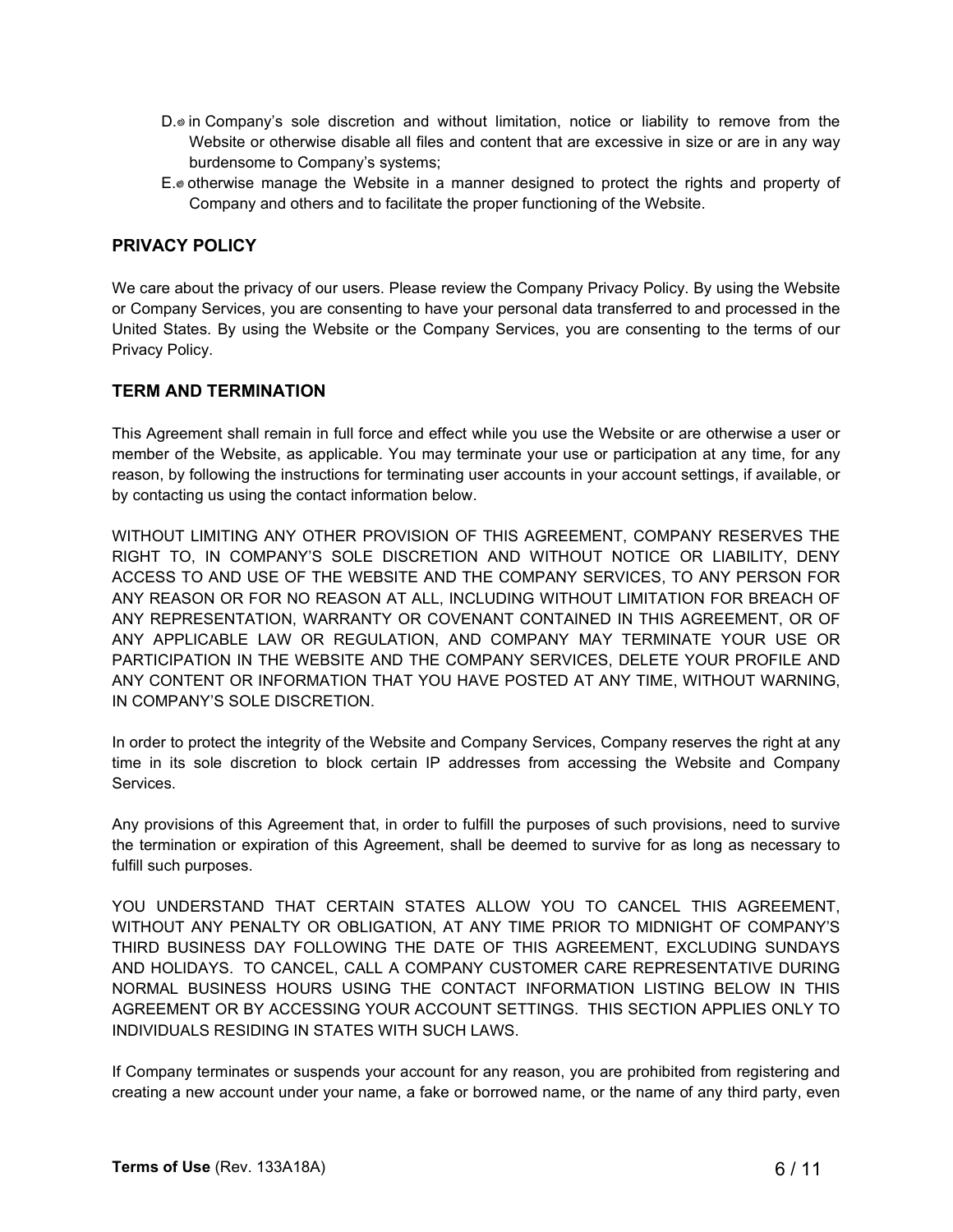if you may be acting on behalf of the third party. In addition to terminating or suspending your account, Company reserves the right to take appropriate legal action, including without limitation pursuing civil, criminal, and injunctive redress.

#### **MODIFICATIONS**

#### To Agreement

Company may modify this Agreement from time to time. Any and all changes to this Agreement will be posted on the Website and revisions will be indicated by date. You agree to be bound to any changes to this Agreement when you use the Company Services after any such modification becomes effective. Company may also, in its discretion, choose to alert all users with whom it maintains email information of such modifications by means of an email to their most recently provided email address. It is therefore important that you regularly review this Agreement and keep your contact information current in your account settings to ensure you are informed of changes. You agree that you will periodically check the Website for updates to this Agreement and you will read the messages we send you to inform you of any changes. Modifications to this Agreement shall be effective after posting.

#### To Services

Company reserves the right at any time to modify or discontinue, temporarily or permanently, the Company Services (or any part thereof) with or without notice. You agree that Company shall not be liable to you or to any third party for any modification, suspension or discontinuance of the Company Services.

#### **DISPUTES**

#### Between Users

If there is a dispute between users of the Website, or between users and any third party, you understand and agree that Company is under no obligation to become involved. In the event that you have a dispute with one or more other users, you hereby release Company, its officers, employees, agents and successors in rights from claims, demands and damages (actual and consequential) of every kind or nature, known or unknown, suspected and unsuspected, disclosed and undisclosed, arising out of or in any way related to such disputes and/or the Company Services. The may reserves the right at any time to modify or discontinue, temporarily or permanently, the<br>proposence for any part thereof) with or without notice. You agree that Company shall not be<br>you or to any third party for an

#### With Company

reserves the right at any time to modify or discontinue, temporarity or permanently, the<br>Services (or any part thereof) with or without notice. You agree that Company shall not be<br>u or to any third party for any modificati State/Commonwealth of Utah, without regard to conflict of law provisions. With respect to any disputes or claims not subject to informal dispute resolution or arbitration (as set forth below), you agree not to commence or prosecute any action in connection therewith other than in the **State and federal controlligation** to be<br>comparison to be the model of the model of the court in the event in the search of the search in the court<br>of the courts of the county is officers, employees, agents and<br>in rights consent to, and waive all defenses of lack of personal jurisdiction and forum non conveniens with respect to, venue and jurisdiction in such state and federal courts. Application of the United Nations Convention on Contracts for the International Sale of Goods is excluded from this Agreement. Additionally, application of the Uniform Computer Information Transaction Act (UCITA) is excluded from this Agreement. In no event shall any claim, action or proceeding by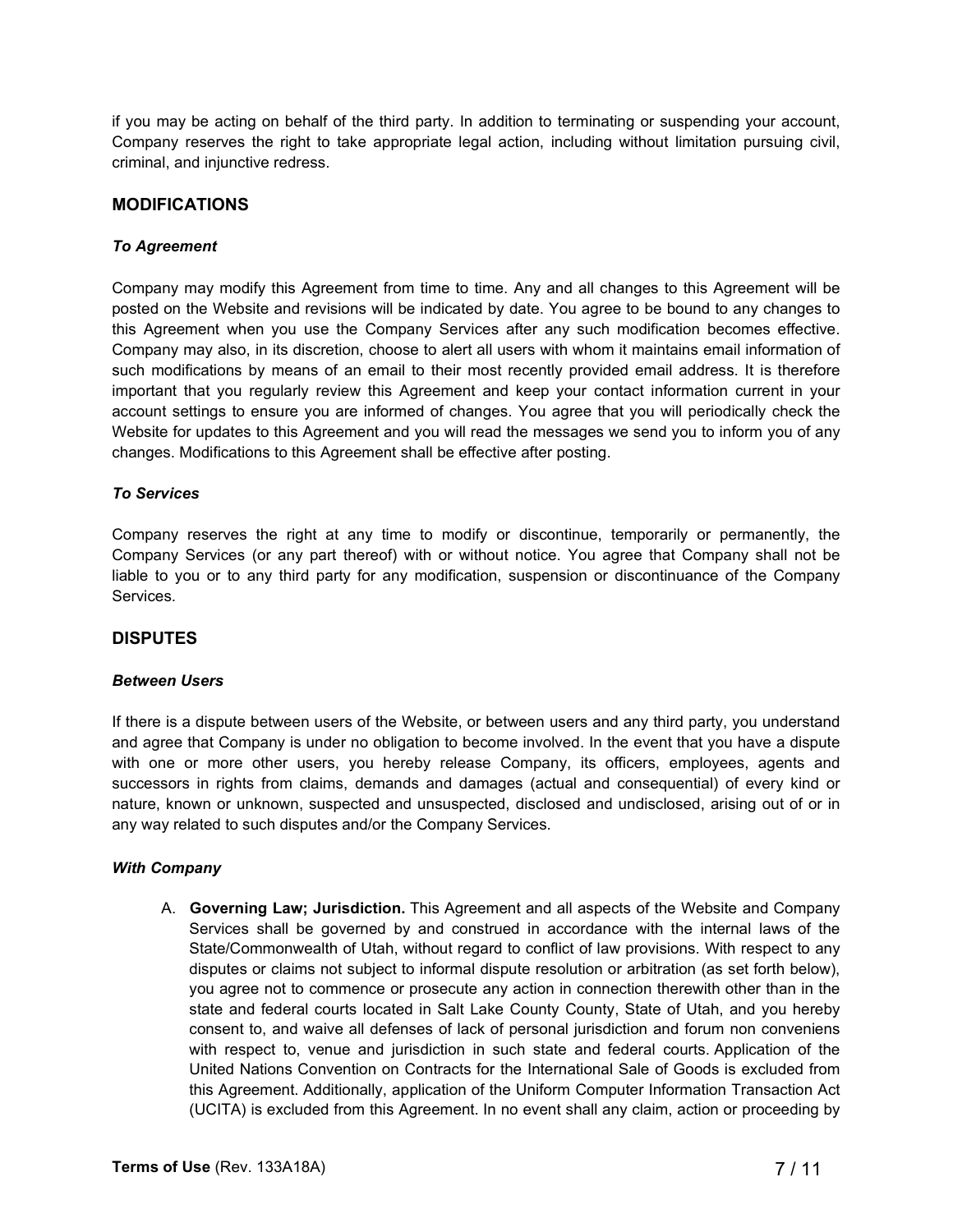you related in any way to the Website or Company Services be instituted more than two (2) years after the cause of action arose.

- B. Informal Resolution. To expedite resolution and control the cost of any dispute, controversy or claim related to this Agreement ("Dispute"), you and Company agree to first attempt to negotiate any Dispute (except those Disputes expressly provided below) informally for at least days before initiating any arbitration or court proceeding. Such informal you related in any way to the Website or Company Services be instituted more than two (2)<br>years after the cause of action arose.<br>
Informal Resolution. To expedite resolution and control the cost of any dispute, controversy
- C. Binding Arbitration. If you and Company are unable to resolve a Dispute through informal negotiations, either you or Company may elect to have the Dispute (except those Disputes expressly excluded below) finally and exclusively resolved by binding arbitration. Any election to arbitrate by one party shall be final and binding on the other. YOU UNDERSTAND THAT ABSENT THIS PROVISION, YOU WOULD HAVE THE RIGHT TO SUE IN COURT AND HAVE A JURY TRIAL. The arbitration shall be commenced and conducted under the Commercial Arbitration Rules of the American Arbitration Association ("AAA") and, where appropriate, the AAA's Supplementary Procedures for Consumer Related Disputes ("AAA Consumer Rules"), both of which are available at the AAA website www.adr.org. The determination of whether a Dispute is subject to arbitration shall be governed by the Federal Arbitration Act and determined by a court rather than an arbitrator. Your arbitration fees and your share of arbitrator compensation shall be governed by the AAA Consumer Rules and, where appropriate, limited by the AAA Consumer Rules. If such costs are determined by the arbitrator to be excessive, Company will pay all arbitration fees and expenses. The arbitration may be conducted in person, through the submission of documents, by phone or online. The arbitrator will make a decision in writing, but need not provide a statement of reasons unless requested by a party. The arbitrator must follow applicable law, and any award may be challenged if the arbitrator fails to do so. Except where otherwise required by the applicable AAA rules or applicable law, the arbitration will take place in Salt Lake City County, State of Utah. Except as otherwise provided in this Agreement, you and Company may litigate in court to compel arbitration, stay proceedings pending arbitration, or to confirm, modify, vacate or enter judgment on the award entered by the arbitrator.
- D. Restrictions. You and Company agree that any arbitration shall be limited to the Dispute between Company and you individually. To the full extent permitted by law, (1) no arbitration shall be joined with any other; (2) there is no right or authority for any Dispute to be arbitrated on a class-action basis or to utilize class action procedures; and (3) there is no right or authority for any Dispute to be brought in a purported representative capacity on behalf of the general public or any other persons.
- E. Exceptions to Informal Negotiations and Arbitration. You and Company agree that the following Disputes are not subject to the above provisions concerning informal negotiations and binding arbitration: (1) any Disputes seeking to enforce or protect, or concerning the validity of any of your or Company's intellectual property rights; (2) any Dispute related to, or arising from, allegations of theft, piracy, invasion of privacy or unauthorized use; and (3) any claim for injunctive relief. If this Section is found to be illegal or unenforceable then neither you nor Company will elect to arbitrate any Dispute falling within that portion of this Section found to be illegal or unenforceable and such Dispute shall be decided by a court of competent jurisdiction within the courts listed for jurisdiction above, and you and Company agree to submit to the personal jurisdiction of that court.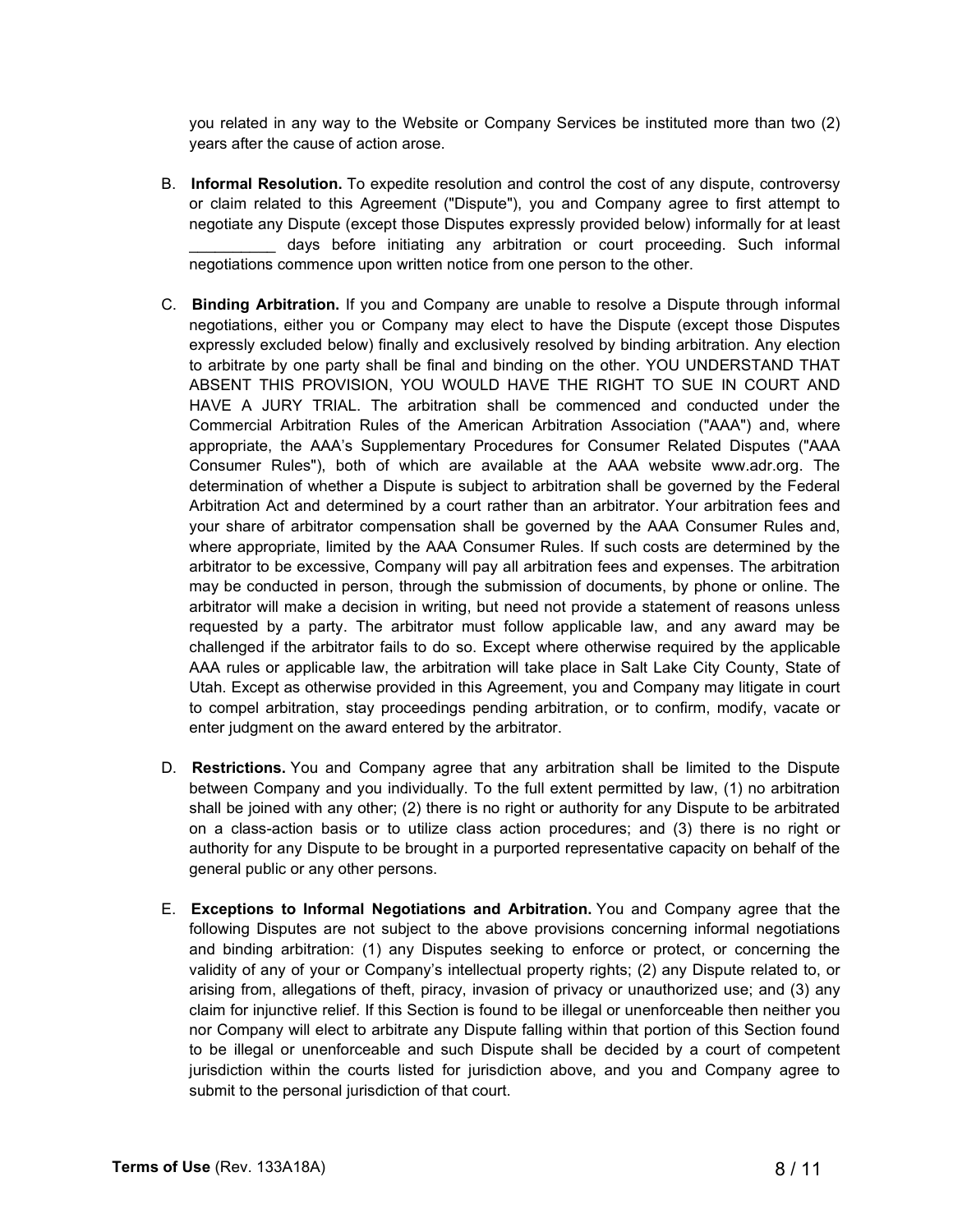#### **CORRECTIONS**

Occasionally there may be information on the Website that contains typographical errors, inaccuracies or omissions that may relate to service descriptions, pricing, availability, and various other information. Company reserves the right to correct any errors, inaccuracies or omissions and to change or update the information at any time, without prior notice.

#### **DISCLAIMERS**

Company cannot control the nature of all of the content available on the Website. By operating the Website, Company does not represent or imply that Company endorses any blogs, contributions or other content available on or linked to by the Website, including without limitation content hosted on third party websites or provided by third party applications, or that Company believes contributions, blogs or other content to be accurate, useful or non-harmful. We do not control and are not responsible for unlawful or otherwise objectionable content you may encounter on the Website or in connection with any contributions. The Company is not responsible for the conduct, whether online or offline, of any user of the Website or Company Services.

YOU AGREE THAT YOUR USE OF THE WEBSITE AND COMPANY SERVICES WILL BE AT YOUR SOLE RISK. TO THE FULLEST EXTENT PERMITTED BY LAW, COMPANY, ITS OFFICERS, DIRECTORS, EMPLOYEES, AND AGENTS DISCLAIM ALL WARRANTIES, EXPRESS OR IMPLIED, IN CONNECTION WITH THE WEBSITE AND THE COMPANY SERVICES AND YOUR USE THEREOF, INCLUDING, WITHOUT LIMITATION, THE IMPLIED WARRANTIES OF MERCHANTABILITY, FITNESS FOR A PARTICULAR PURPOSE AND NON-INFRINGEMENT. COMPANY MAKES NO WARRANTIES Information at any time, without prior notice.<br>
DISCLAIMERS<br>
Company cannot control the nature of all of the content available on the Website. By operating the<br>
Website, Company does not represent or imply that Company end CONTENT OR THE CONTENT OF ANY WEBSITES LINKED TO THIS WEBSITE AND ASSUMES NO LIABILITY OR RESPONSIBILITY FOR ANY (A) ERRORS, MISTAKES, OR INACCURACIES OF CONTENT AND MATERIALS, (B) PERSONAL INJURY OR PROPERTY DAMAGE, OF ANY NATURE WHATSOEVER, RESULTING FROM YOUR ACCESS TO AND USE OF OUR WEBSITE, (C) ANY UNAUTHORIZED ACCESS TO OR USE OF OUR SECURE SERVERS AND/OR ANY AND ALL PERSONAL INFORMATION AND/OR FINANCIAL INFORMATION STORED THEREIN, (D) ANY INTERRUPTION OR CESSATION OF TRANSMISSION TO OR FROM THE WEBSITE OR COMPANY SERVICES, (E) ANY BUGS, VIRUSES, TROJAN HORSES, OR THE LIKE WHICH MAY BE TRANSMITTED TO OR THROUGH THE WEBSITE BY ANY THIRD PARTY, AND/OR (F) ANY ERRORS OR OMISSIONS IN ANY CONTENT AND MATERIALS OR FOR ANY LOSS OR DAMAGE OF ANY KIND INCURRED AS A RESULT OF THE USE OF ANY CONTENT POSTED, TRANSMITTED, OR OTHERWISE MADE AVAILABLE VIA THE WEBSITE. COMPANY DOES NOT WARRANT, ENDORSE, GUARANTEE, OR ASSUME RESPONSIBILITY FOR ANY PRODUCT OR SERVICE ADVERTISED OR OFFERED BY A THIRD PARTY THROUGH THE WEBSITE OR ANY HYPERLINKED WEBSITE OR FEATURED IN ANY BANNER OR OTHER ADVERTISING, AND COMPANY WILL NOT BE A PARTY TO OR IN ANY WAY BE RESPONSIBLE FOR MONITORING ANY TRANSACTION BETWEEN YOU AND THIRD-PARTY PROVIDERS OF PRODUCTS OR SERVICES. AS WITH THE PURCHASE OF A PRODUCT OR SERVICE THROUGH ANY MEDIUM OR IN ANY ENVIRONMENT, YOU SHOULD USE YOUR BEST JUDGMENT AND EXERCISE CAUTION WHERE APPROPRIATE.

#### LIMITATIONS OF LIABILITY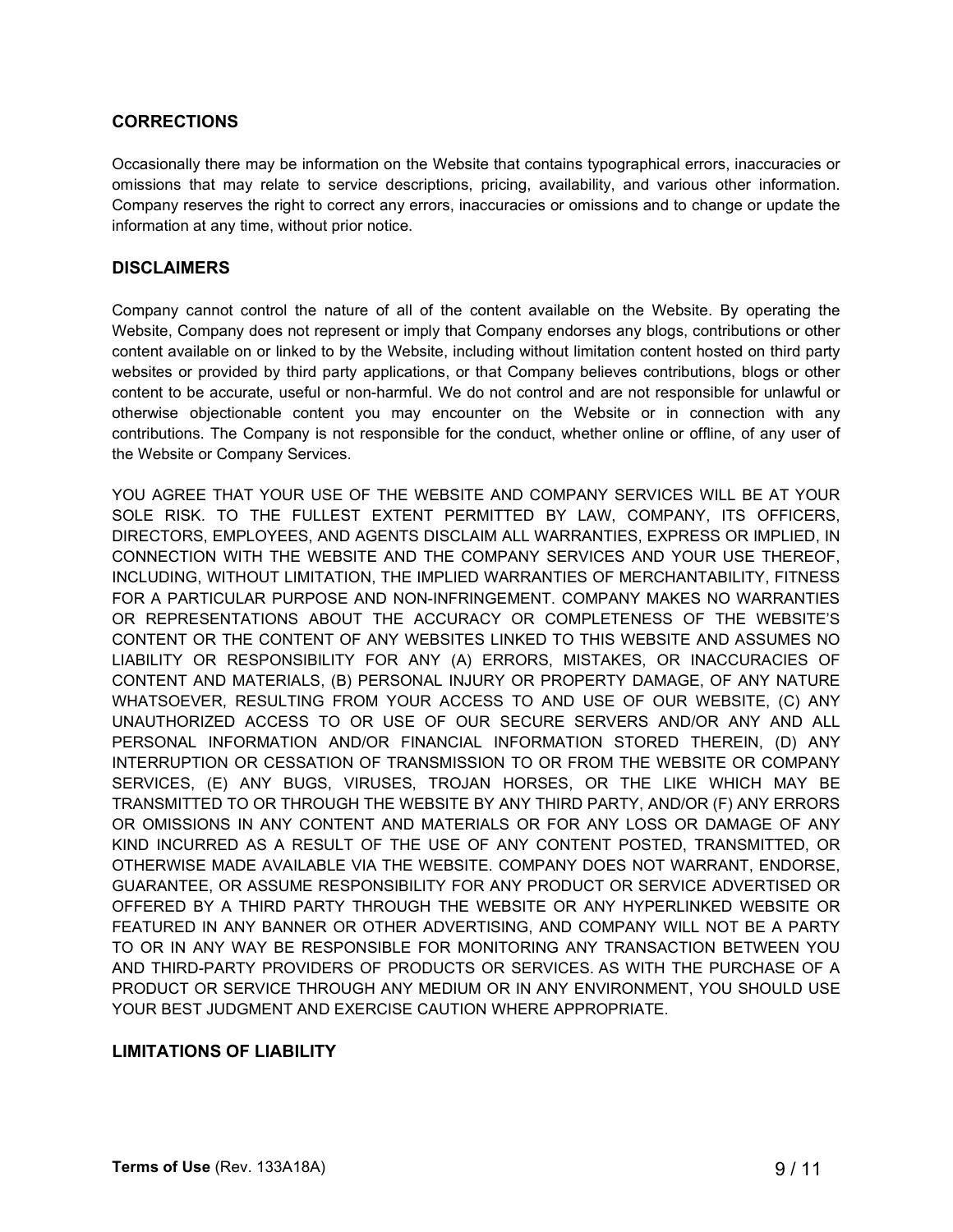IN NO EVENT SHALL COMPANY OR ITS DIRECTORS, EMPLOYEES, OR AGENTS BE LIABLE TO YOU OR ANY THIRD PARTY FOR ANY DIRECT, INDIRECT, CONSEQUENTIAL, EXEMPLARY, INCIDENTAL, SPECIAL OR PUNITIVE DAMAGES, INCLUDING LOST PROFIT, LOST REVENUE, LOSS OF DATA OR OTHER DAMAGES ARISING FROM YOUR USE OF THE WEBSITE OR COMPANY SERVICES, EVEN IF COMPANY HAS BEEN ADVISED OF THE POSSIBILITY OF SUCH DAMAGES. NOTWITHSTANDING ANYTHING TO THE CONTRARY CONTAINED HEREIN, COMPANY'S LIABILITY TO YOU FOR ANY CAUSE WHATSOEVER AND REGARDLESS OF THE FORM OF THE ACTION, WILL AT ALL TIMES BE LIMITED TO THE AMOUNT PAID, IF ANY, BY YOU TO COMPANY FOR THE COMPANY SERVICES DURING THE PERIOD OF THREE (3) MONTHS PRIOR TO ANY CAUSE OF ACTION ARISING.

CERTAIN STATE LAWS DO NOT ALLOW LIMITATIONS ON IMPLIED WARRANTIES OR THE EXCLUSION OR LIMITATION OF CERTAIN DAMAGES. IF THESE LAWS APPLY TO YOU, SOME OR ALL OF THE ABOVE DISCLAIMERS OR LIMITATIONS MAY NOT APPLY TO YOU, AND YOU MAY HAVE ADDITIONAL RIGHTS.

IF YOU ARE A CALIFORNIA RESIDENT, YOU WAIVE CALIFORNIA CIVIL CODE SECTION 1542, WHICH SAYS: "A GENERAL RELEASE DOES NOT EXTEND TO CLAIMS WHICH THE CREDITOR DOES NOT KNOW OR SUSPECT TO EXIST IN HIS FAVOR AT THE TIME OF EXECUTING THE RELEASE, WHICH, IF KNOWN BY HIM MUST HAVE MATERIALLY AFFECTED HIS SETTLEMENT WITH THE DEBTOR."

## **INDEMNITY**

You agree to defend, indemnify and hold Company, its subsidiaries, and affiliates, and their respective officers, agents, partners and employees, harmless from and against, any loss, damage, liability, claim, or demand, including reasonable attorneys' fees and expenses, made by any third party due to or arising out of your contributed content, use of the Company Services, and/or arising from a breach of this Agreement and/or any breach of your representations and warranties set forth above. Notwithstanding the foregoing, Company reserves the right, at your expense, to assume the exclusive defense and control of any matter for which you are required to indemnify Company, and you agree to cooperate, at your expense, with Company's defense of such claims. Company will use reasonable efforts to notify you of any such claim, action, or proceeding which is subject to this indemnification upon becoming aware of it. WHICH SAYS: "A GENERAL RELEASE DOES NOT EXTEND TO CLAIMS WHICH THE CREDITOR<br>DOES NOT KNOW OR SUSPECT TO EXIST IN HIS FAVOR AT THE TIME OF EXECUTING THE<br>RELEASE, WHICH, IF KNOWN BY HIM MUST HAVE MATERIALLY AFFECTED HIS SETT

# NOTICES

address listed in the contact information below. Any notices given to you shall be given to the email address you provided during the registration process, or such other address as each party may specify. Notice shall be deemed to be given twenty-four (24) hours after the email is sent, unless the sending party is notified that the email address is invalid. We may also choose to send notices by regular mail.

# USER DATA

Our Website will maintain certain data that you transfer to the Website for the purpose of the performance of the Company Services, as well as data relating to your use of the Company Services. Although we perform regular routine backups of data, you are primarily responsible for all data that you have transferred or that relates to any activity you have undertaken using the Company Services. You agree